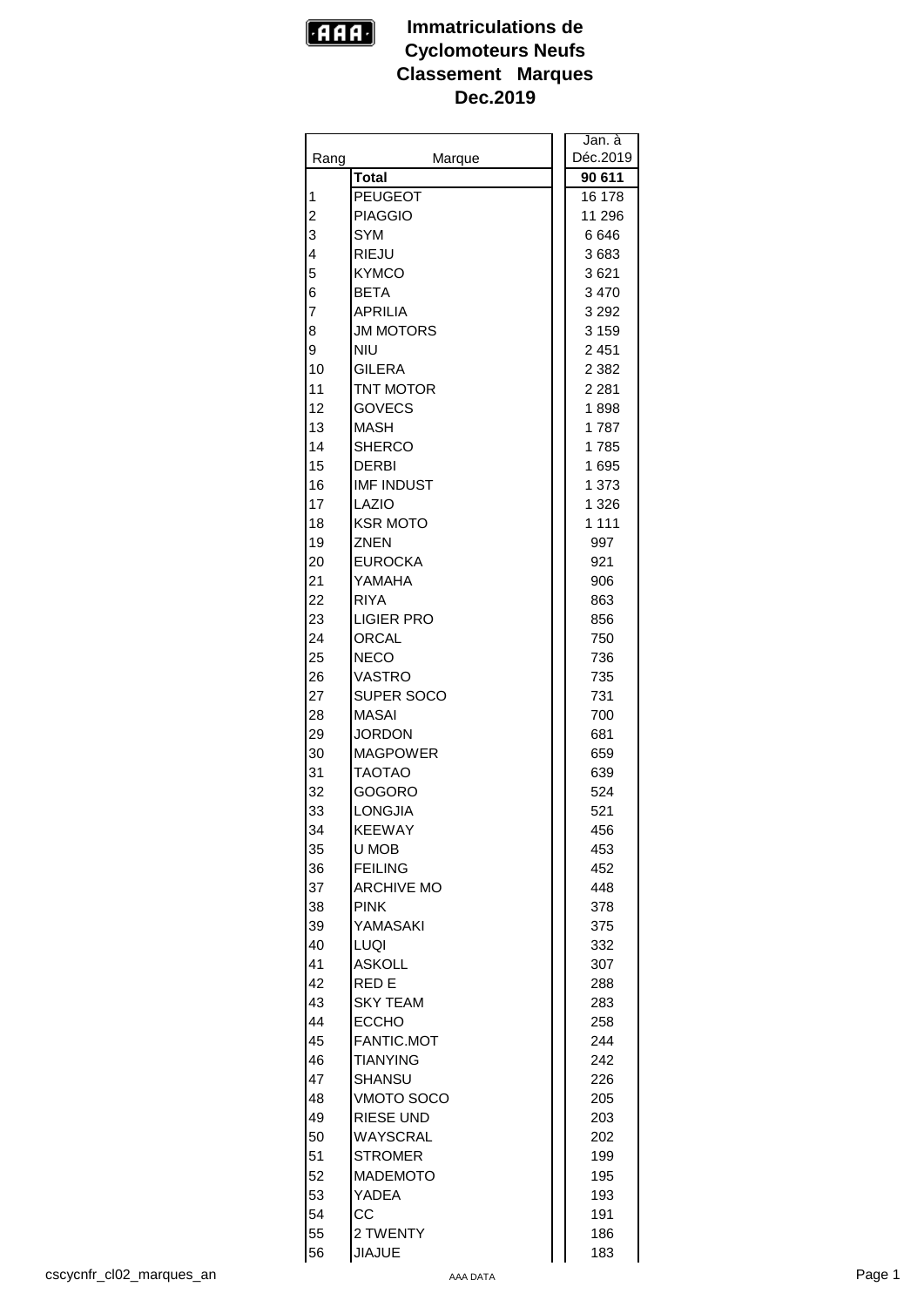

|      |                   | Jan.à    |
|------|-------------------|----------|
| Rang | Marque            | Déc.2019 |
| 57   | UNU               | 168      |
| 58   | <b>DOGEBOS</b>    | 144      |
| 59   | <b>SUNRA</b>      | 137      |
| 60   | <b>PUVITER</b>    | 131      |
| 60   | <b>STAHO</b>      | 131      |
| 62   | <b>OPAI</b>       | 125      |
|      |                   |          |
| 63   | <b>EFUN</b>       | 122      |
| 64   | TILGREEN          | 111      |
| 65   | <b>VMOTO</b>      | 110      |
| 66   | <b>UGBEST</b>     | 100      |
| 67   | <b>SUR RON</b>    | 96       |
| 68   | <b>DOOHAN</b>     | 79       |
| 69   | <b>HAIBIKE</b>    | 77       |
| 69   | <b>SCOOTH</b>     | 77       |
| 71   | <b>SHENKE</b>     | 67       |
| 71   | <b>SPECIALIZE</b> | 67       |
| 73   | <b>CKA</b>        | 62       |
| 74   | <b>MALAGUTI</b>   | 59       |
| 74   | <b>MODEN</b>      | 59       |
| 76   | <b>CITYCOCO</b>   | 57       |
| 76   | <b>LVNENG</b>     | 57       |
| 78   | LIFAN             | 56       |
| 79   | <b>EGREEN</b>     | 45       |
| 80   | MBK               | 43       |
|      |                   |          |
| 81   | <b>GOOD YEAR</b>  | 41       |
| 81   | <b>JONWAY</b>     | 41       |
| 83   | <b>EASY WATTS</b> | 40       |
| 83   | WLIE              | 40       |
| 85   | <b>VENT SRL</b>   | 38       |
| 86   | <b>EXPLORER</b>   | 36       |
| 87   | <b>BTC</b>        | 33       |
| 87   | <b>MATRA</b>      | 33       |
| 89   | <b>ETRICKS</b>    | 32       |
| 90   | LAMBRETTA         | 31       |
| 91   | <b>FOSTI</b>      | 29       |
| 91   | <b>GARELLI</b>    | 29       |
| 91   | <b>KALKHOFF</b>   | 29       |
| 91   | <b>SLANE</b>      | 29       |
| 95   | <b>GENERIC</b>    | 26       |
| 96   | <b>RIDE</b>       | 25       |
| 96   | <b>ZHENHUA</b>    | 25       |
| 98   | <b>BULLIT</b>     | 24       |
| 98   | <b>GAZELLE</b>    | 24       |
| 98   | <b>MANGOSTEEN</b> | 24       |
| 98   | <b>TREK</b>       | 24       |
| 102  | <b>CHIHUI</b>     | 23       |
| 103  | <b>LONGCO</b>     | 21       |
| 104  | <b>RAD POWER</b>  | 20       |
|      |                   |          |
| 104  | RF.               | 20       |
| 104  | <b>ZXMCO</b>      | 20       |
| 107  | EZNEN             | 18       |
| 107  | <b>MOUSTACHE</b>  | 18       |
| 109  | <b>ECOBIT</b>     | 17       |
| 110  | <b>CAIQIEES</b>   | 16       |
| 110  | <b>SXT</b>        | 16       |
| 112  | <b>ECCITY MOT</b> | 15       |
| 112  | <b>RPS</b>        | 15       |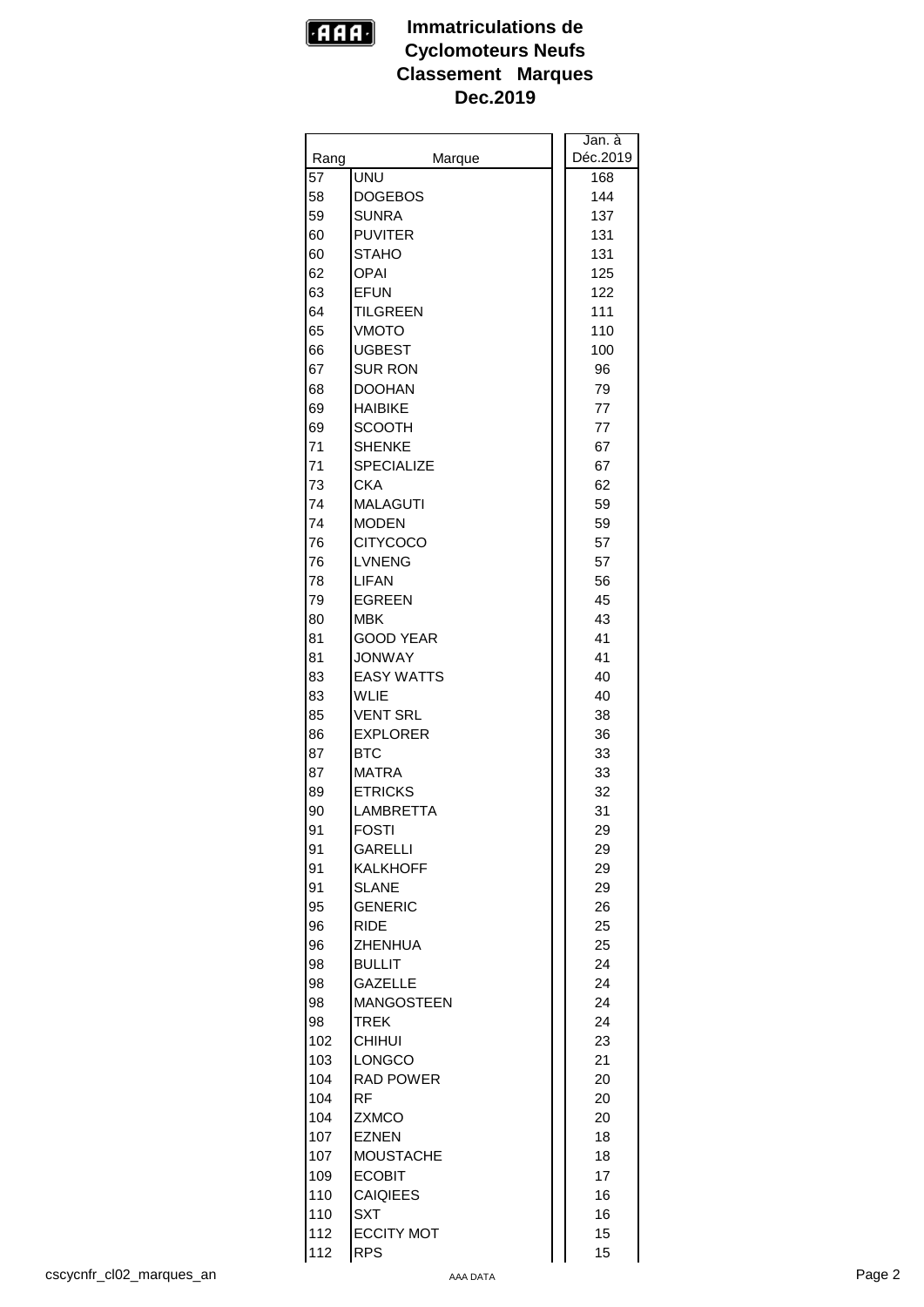

|      |                   | Jan. à                  |
|------|-------------------|-------------------------|
| Rang | Marque            | Déc.2019                |
| 112  | SUR-RON           | 15                      |
| 115  | <b>LMX</b>        | 14                      |
| 115  | MOVE ECO          | 14                      |
| 117  | <b>LYCKE</b>      | 13                      |
| 118  | <b>XINRI</b>      | 12                      |
| 118  | ZAP               | 12                      |
| 120  | <b>JINYI</b>      | 11                      |
| 121  | <b>EVO</b>        | 10                      |
| 121  | <b>HANWAY</b>     | 10                      |
| 121  | <b>SEV</b>        | 10                      |
| 124  | <b>CRUZER</b>     | 9                       |
| 124  | <b>ECONECO</b>    | 9                       |
| 124  | <b>MALCOR</b>     | 9                       |
| 124  | SPIGAOU           | 9                       |
| 128  | <b>COBRANE</b>    | 7                       |
| 128  | E COCO            | $\overline{7}$          |
| 128  | LINTEX            | $\overline{7}$          |
| 128  | <b>ONEMILE</b>    | $\overline{7}$          |
| 128  | <b>VELOCIFERO</b> | $\overline{7}$          |
| 128  | <b>WINSTAR</b>    | $\overline{7}$          |
| 134  | <b>FOCUS</b>      | 6                       |
| 134  | <b>YIYING</b>     | 6                       |
| 136  | ABAT              | 5                       |
| 136  | <b>EMAX</b>       | 5                       |
| 136  | <b>ETT</b>        | 5                       |
| 136  | <b>LAPIERRE</b>   | 5                       |
| 136  | <b>MUJOO</b>      | 5                       |
| 136  | <b>SUR-RON</b>    | 5                       |
| 136  | <b>WINORA STA</b> | 5                       |
| 136  | <b>ZONGSHEN</b>   | 5                       |
| 144  | <b>AGM</b>        | 4                       |
| 144  | <b>BHM</b>        | 4                       |
| 144  | <b>EBLADET</b>    | 4                       |
| 144  | <b>GOODYEAR</b>   | 4                       |
| 144  | KLEVER            | 4                       |
| 144  | <b>MOTRAC</b>     | 4                       |
| 144  | <b>ROODER</b>     | $\overline{\mathbf{4}}$ |
| 151  | DI BLASI          | 3                       |
| 151  | <b>DIAMANT</b>    | 3                       |
| 151  | E.SOLEX           | 3                       |
| 151  | <b>KUBA</b>       | 3                       |
| 151  | M.V.              | 3                       |
| 151  | MICHAEL BL        | 3                       |
| 151  | <b>ROCK N BIK</b> | 3                       |
| 151  | <b>SAKURA</b>     | 3                       |
| 151  | <b>SILENCE</b>    | 3                       |
| 151  | <b>VALENTI</b>    | 3                       |
| 151  | <b>ZEG</b>        | 3                       |
| 162  | 2FAST             | $\overline{c}$          |
| 162  | <b>ACTIONBIKE</b> | $\overline{c}$          |
| 162  | ANWA              | $\overline{c}$          |
| 162  | CANNONDALE        | $\overline{\mathbf{c}}$ |
| 162  | <b>E CRUIZER</b>  | $\overline{\mathbf{c}}$ |
| 162  | <b>HNF NICOLA</b> | $\overline{\mathbf{c}}$ |
| 162  | <b>HS</b>         | $\overline{c}$          |
| 162  | <b>HUATIAN</b>    | $\overline{c}$          |
| 162  | <b>KREIDLER</b>   | $\overline{a}$          |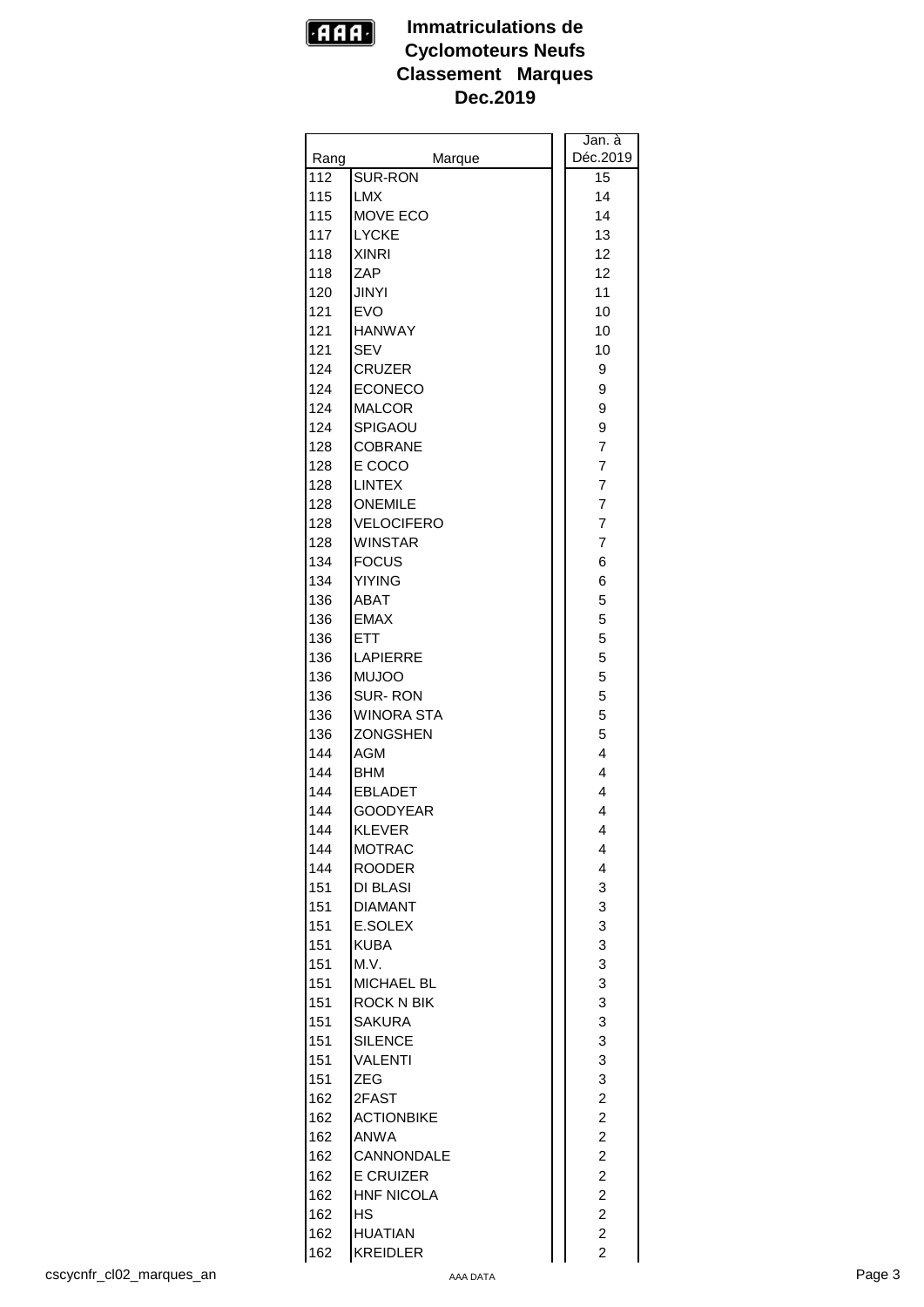

|      |                   | Jan. à                  |  |
|------|-------------------|-------------------------|--|
| Rang | Marque            | Déc.2019                |  |
| 162  | <b>KUBERG</b>     | 2                       |  |
| 162  | <b>KUMPAN ELE</b> | 2                       |  |
| 162  | <b>KYOTA</b>      | $\overline{c}$          |  |
| 162  | LAZARETH          | $\overline{c}$          |  |
| 162  | <b>M PRODUCTS</b> | $\overline{\mathbf{c}}$ |  |
| 162  | <b>M1 SPORTTE</b> | $\overline{c}$          |  |
| 162  | <b>MONDRAKER</b>  | $\overline{c}$          |  |
| 162  | <b>MYLANE B.V</b> | $\overline{c}$          |  |
| 162  | <b>NZITA</b>      | 2                       |  |
| 162  | <b>PIONEER</b>    | $\overline{c}$          |  |
| 162  | <b>RALEIGH</b>    | $\overline{c}$          |  |
| 162  | <b>SOLEX</b>      | $\overline{c}$          |  |
|      |                   |                         |  |
| 162  | <b>SUNNYTIMES</b> | $\overline{\mathbf{c}}$ |  |
| 162  | <b>WANGYE</b>     | $\overline{c}$          |  |
| 162  | <b>WHATTZ</b>     | $\overline{c}$          |  |
| 162  | <b>ZTECH</b>      | $\overline{2}$          |  |
| 187  | 3PLUSCOCO         | 1                       |  |
| 187  | ABM               | 1                       |  |
| 187  | <b>ACCELL NED</b> | 1                       |  |
| 187  | <b>BAOYA</b>      | 1                       |  |
| 187  | <b>BENZHOU</b>    | 1                       |  |
| 187  | <b>BULTACO</b>    | 1                       |  |
| 187  | <b>BYE BIKE</b>   | 1                       |  |
| 187  | <b>CHANGLIU</b>   | 1                       |  |
| 187  | <b>CPI</b>        | 1                       |  |
| 187  | E BIKEBOAR        | 1                       |  |
| 187  | E TON             | 1                       |  |
| 187  | <b>EEEEFUN</b>    | 1                       |  |
| 187  | <b>EFLUX</b>      | 1                       |  |
| 187  | <b>EMOBI</b>      | 1                       |  |
| 187  | <b>FORCA</b>      | 1                       |  |
| 187  | <b>GIANT</b>      | 1                       |  |
| 187  | <b>GITANE</b>     | 1                       |  |
| 187  | <b>GOLDEN LIO</b> | 1                       |  |
| 187  | HNF HEISEN        | 1                       |  |
| 187  | <b>HUASHA</b>     | 1                       |  |
| 187  | JAGAS             | 1                       |  |
| 187  | <b>JINCHENG</b>   | 1                       |  |
| 187  | <b>KTM FAHRRA</b> | 1                       |  |
| 187  | LUXXON            | 1                       |  |
| 187  | <b>MEIDUO</b>     | 1                       |  |
| 187  | <b>MEIJS</b>      | 1                       |  |
| 187  | <b>MISTRAL</b>    | 1                       |  |
| 187  | <b>MOTOBECANE</b> | 1                       |  |
| 187  | <b>ORION</b>      | 1                       |  |
| 187  | <b>OVER</b>       | 1                       |  |
|      |                   | 1                       |  |
| 187  | <b>PULSE</b>      |                         |  |
| 187  | QG                | 1                       |  |
| 187  | QUADRO            | 1                       |  |
| 187  | R Q               | 1                       |  |
| 187  | ROMET MOTO        | 1                       |  |
| 187  | <b>SAMPO</b>      | 1                       |  |
| 187  | <b>SCM</b>        | 1                       |  |
| 187  | <b>SHEN ZHE</b>   | 1                       |  |
| 187  | <b>TAIHENG</b>    | 1                       |  |
| 187  | TGB               | 1                       |  |
| 187  | TOMOS             | 1                       |  |